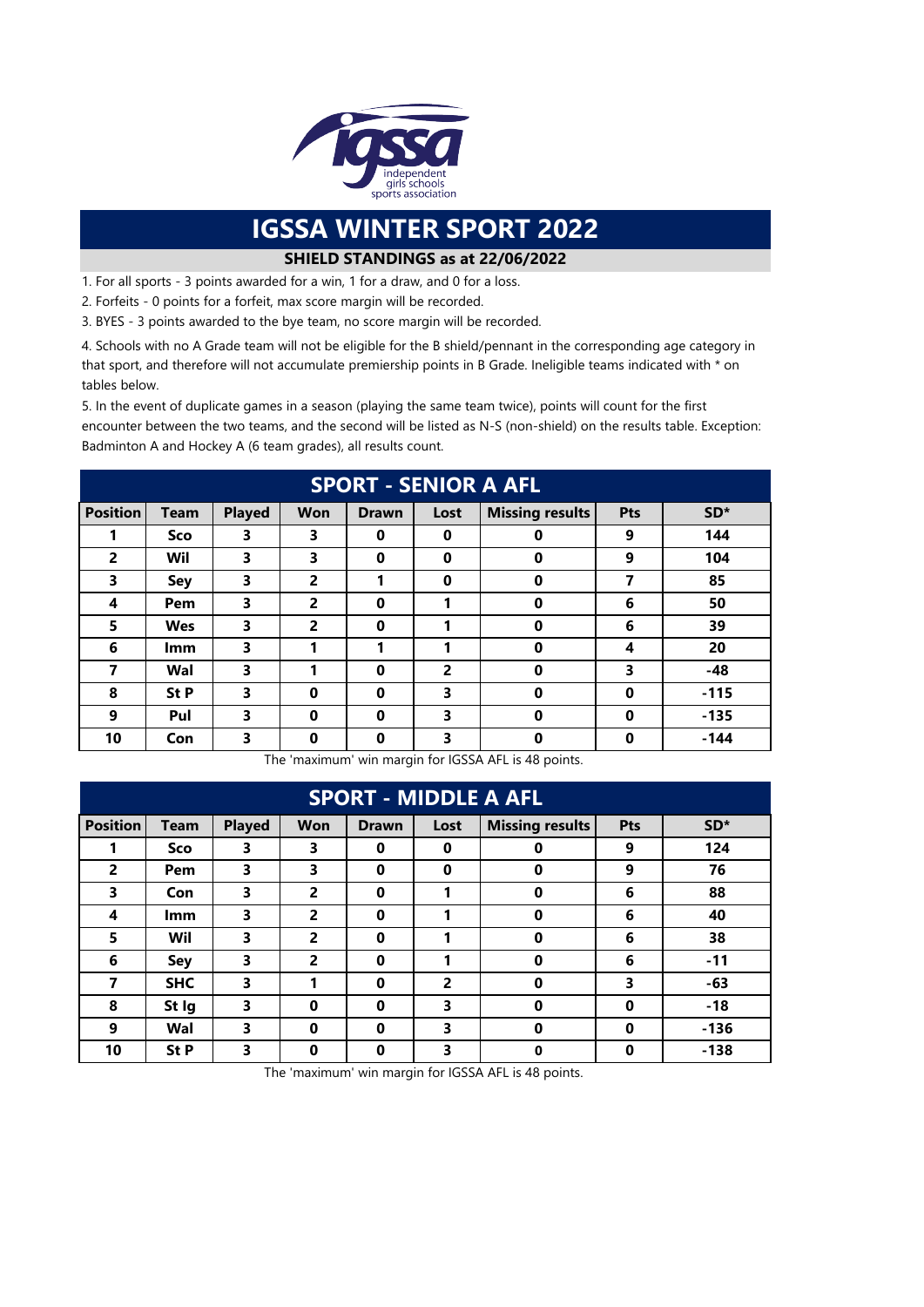| <b>SPORT - SENIOR A BADMINTON</b>                                                                                      |      |   |   |  |   |  |   |     |  |  |
|------------------------------------------------------------------------------------------------------------------------|------|---|---|--|---|--|---|-----|--|--|
| <b>Position</b><br><b>Missing results</b><br><b>Team</b><br><b>Played</b><br><b>Won</b><br>$SD*$<br><b>Pts</b><br>Lost |      |   |   |  |   |  |   |     |  |  |
|                                                                                                                        | Pem  |   |   |  | Ω |  |   | 10  |  |  |
| $\overline{2}$                                                                                                         | Wil  |   | 2 |  |   |  | 6 |     |  |  |
|                                                                                                                        | St P |   |   |  |   |  |   |     |  |  |
|                                                                                                                        | Wal  | 3 |   |  |   |  |   | -2  |  |  |
|                                                                                                                        | Sey  | 3 |   |  | כ |  |   | -6  |  |  |
| 6                                                                                                                      | lmm  |   |   |  |   |  |   | -14 |  |  |

## **SPORT - SENIOR B BADMINTON**

| <b>Position</b> | <b>Team</b>        | <b>Played</b> | Won      | Lost           | <b>Missing results</b> | Pts | SD <sup>*</sup> |
|-----------------|--------------------|---------------|----------|----------------|------------------------|-----|-----------------|
|                 | Wil B1             | 3             | 3        | $\mathbf 0$    | 0                      | 9   | 10              |
| $\overline{2}$  | Wil B <sub>2</sub> | 3             | 2        |                | 0                      | 6   |                 |
| 3               | St P B1            | 3             | 2        | $\Omega$       |                        | 6   |                 |
| 4               | Pem                | 3             |          |                |                        |     |                 |
| 5               | Wal                | 3             |          | $\bf{0}$       |                        | 3   |                 |
| 6               | <b>Sey</b>         | 3             |          |                |                        | 3   | $-2$            |
| 7               | St P B2            | 2             |          | $\overline{2}$ | $\Omega$               | ર   | -6              |
| 8               | <b>Imm</b>         | 2             | $\Omega$ | $\overline{2}$ |                        | U   | $-10$           |
| 9               | Wood*              | 2             |          |                |                        |     | -6              |

| <b>SPORT - SENIOR A HOCKEY</b> |             |               |            |              |      |                        |            |       |  |  |
|--------------------------------|-------------|---------------|------------|--------------|------|------------------------|------------|-------|--|--|
| <b>Position</b>                | <b>Team</b> | <b>Played</b> | <b>Won</b> | <b>Drawn</b> | Lost | <b>Missing results</b> | <b>Pts</b> | $SD*$ |  |  |
|                                | Pem         | 3             | 2          |              | 0    |                        |            | 13    |  |  |
| 2                              | Wil         | 3             | 2          | 0            |      | 0                      | 6          |       |  |  |
| 3                              | Sey         | 3             |            |              | 0    |                        |            |       |  |  |
|                                | Sco         | 3             |            | 0            |      |                        |            | -3    |  |  |
| 5                              | Wal         | 3             | n          | 0            |      |                        |            | -2    |  |  |
| 6                              | lmm         | 3             |            | Ω            |      |                        |            | $-20$ |  |  |

The 'maximum' win margin for IGSSA Hockey is 8 goals.

| <b>SPORT - SENIOR B HOCKEY</b> |                    |               |            |              |                |                        |     |       |  |  |
|--------------------------------|--------------------|---------------|------------|--------------|----------------|------------------------|-----|-------|--|--|
| <b>Position</b>                | <b>Team</b>        | <b>Played</b> | <b>Won</b> | <b>Drawn</b> | Lost           | <b>Missing results</b> | Pts | $SD*$ |  |  |
|                                | lmm                | 3             | 2          |              | 0              |                        |     | 13    |  |  |
| $\overline{2}$                 | Pem B1             | 3             | 2          | 0            |                | 0                      | 6   |       |  |  |
| 3                              | Sco                | 3             |            | 0            | 2              | 0                      | 3   | -7    |  |  |
| 4                              | Sey                | 3             |            | 0            | $\overline{2}$ | $\Omega$               | 3   | -4    |  |  |
| 5                              | Wil                | 3             | 0          |              | $\overline{2}$ | 0                      |     | -8    |  |  |
| 6                              | Pem B <sub>2</sub> | 3             | ŋ          | Ω            | 3              | n                      |     | $-21$ |  |  |
|                                | Trin*              | 2             | 2          | 0            | $\Omega$       |                        |     | 9     |  |  |
|                                | $St P*$            | 2             | 2          | 0            | ŋ              |                        |     |       |  |  |

The 'maximum' win margin for IGSSA Hockey is 8 goals.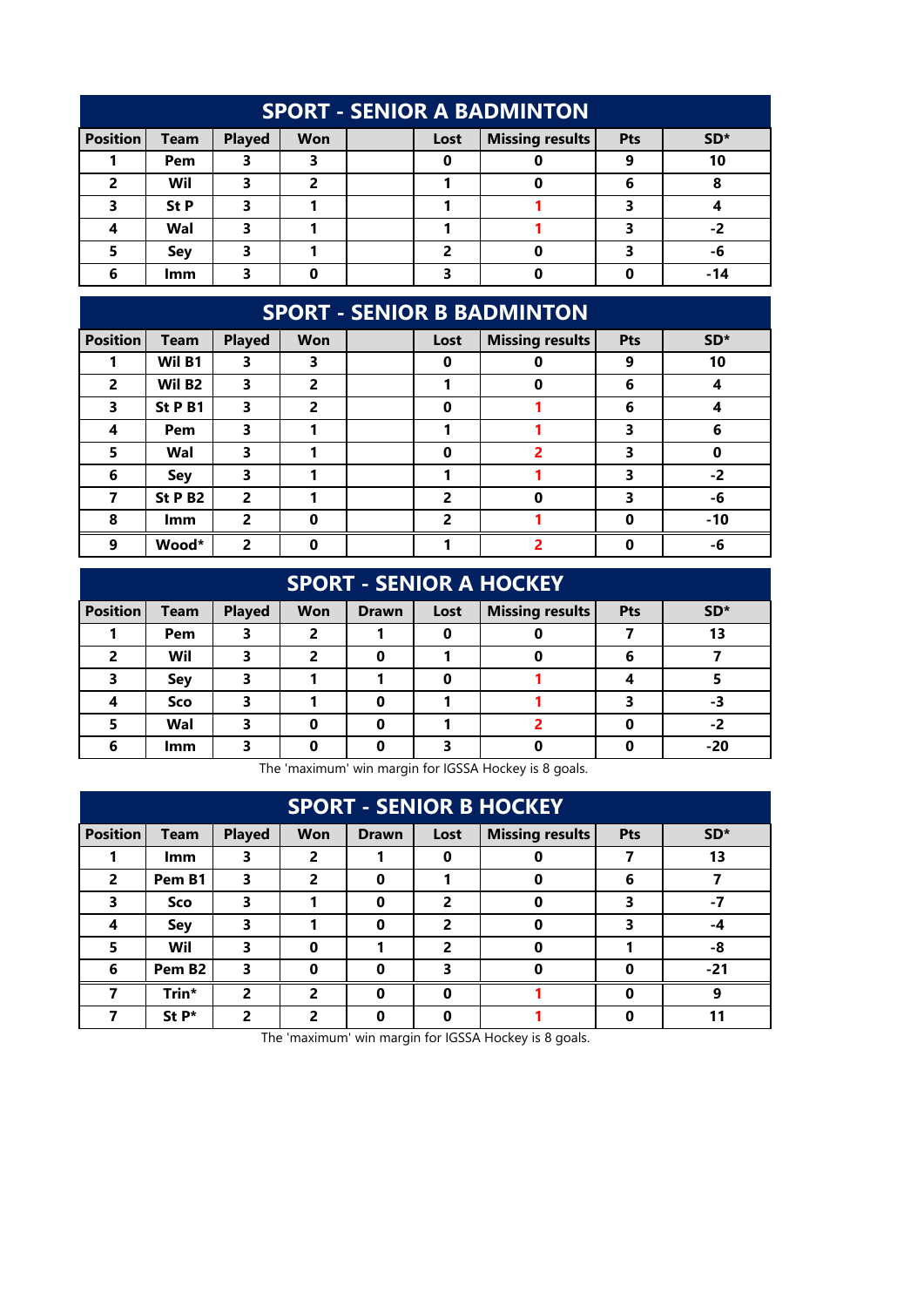| <b>SPORT - SENIOR A NETBALL</b> |             |               |            |              |                |                        |     |       |  |  |
|---------------------------------|-------------|---------------|------------|--------------|----------------|------------------------|-----|-------|--|--|
| <b>Position</b>                 | <b>Team</b> | <b>Played</b> | <b>Won</b> | <b>Drawn</b> | Lost           | <b>Missing results</b> | Pts | $SD*$ |  |  |
|                                 | lmm         | 3             | 3          | 0            | 0              | 0                      | 9   | 72    |  |  |
| $\overline{2}$                  | Sco         | 3             | 3          | 0            | $\bf{0}$       | 0                      | 9   | 28    |  |  |
| 3                               | Pem         | 3             | 3          | 0            | $\bf{0}$       | 0                      | 9   |       |  |  |
| 4                               | <b>Wes</b>  | 3             | 2          | 0            |                | 0                      | 6   | 12    |  |  |
| 5                               | Wil         | 3             | 2          | 0            |                | 0                      | 6   | -30   |  |  |
| 6                               | Con         | 3             |            | $\bf{0}$     |                |                        | 3   | $-27$ |  |  |
|                                 | St P        | 3             | 0          | 0            | 3              | 0                      | O   | $-27$ |  |  |
| 8                               | Sey         | 3             | 0          | 0            | $\overline{2}$ |                        |     | $-35$ |  |  |

| <b>SPORT - SENIOR B NETBALL</b> |             |                        |                          |                           |                                   |                        |          |                 |  |  |  |
|---------------------------------|-------------|------------------------|--------------------------|---------------------------|-----------------------------------|------------------------|----------|-----------------|--|--|--|
| <b>Position</b>                 | <b>Team</b> | <b>Played</b>          | <b>Won</b>               | <b>Drawn</b>              | Lost                              | <b>Missing results</b> | Pts      | SD <sup>*</sup> |  |  |  |
|                                 | Sco         | 3                      | 3                        | 0                         | $\bf{0}$                          | 0                      | 9        | 71              |  |  |  |
| $\overline{2}$                  | <b>Imm</b>  | 3                      | $\overline{2}$           | $\bf{0}$                  |                                   | 0                      | 6        | 44              |  |  |  |
| 3                               | Pem         | 3                      | 2                        | 0                         |                                   | 0                      | 6        | 42              |  |  |  |
| 4                               | <b>Wes</b>  | 3                      | 2                        | 0                         |                                   | 0                      | 6        | 28              |  |  |  |
| 5                               | <b>Sey</b>  | 3                      | 2                        | 0                         | $\bf{0}$                          |                        | 6        | 5               |  |  |  |
| 6                               | Con         | 3                      |                          | 0                         |                                   |                        | 3        | -3              |  |  |  |
| 7                               | Wil         | 2                      | 0                        | 0                         | 2                                 |                        | 0        | -43             |  |  |  |
| 8                               | St P        | 3                      | $\mathbf 0$              | 0                         | 3                                 | $\bf{0}$               | 0        | -66             |  |  |  |
| 9                               | Wal*        | 3                      |                          | $\bf{0}$                  | $\overline{2}$                    | $\bf{0}$               | $\bf{0}$ | $-24$           |  |  |  |
| 9                               | Pul*        | 3<br>$\sim$ 1.1 $\sim$ | 0<br>$\bullet$<br>$\sim$ | $\bf{0}$<br>$\sim$ $\sim$ | $\overline{2}$<br>$\cdot$ $\cdot$ | $10000 \pm 1111$       | 0        | -54             |  |  |  |

The 'maximum' win margin for IGSSA Netball is 30 goals

| <b>SPORT - SENIOR C NETBALL - Non-Shield Competition</b> |                   |               |                |              |          |                        |     |       |  |  |
|----------------------------------------------------------|-------------------|---------------|----------------|--------------|----------|------------------------|-----|-------|--|--|
| <b>Position</b>                                          | <b>Team</b>       | <b>Played</b> | <b>Won</b>     | <b>Drawn</b> | Lost     | <b>Missing results</b> | Pts | $SD*$ |  |  |
|                                                          | <b>Wes</b>        | 3             | 3              | 0            | $\Omega$ | 0                      | 9   | 66    |  |  |
| 2                                                        | Sco               | 3             | 2              | 0            | 1        | $\bf{0}$               | 6   | 46    |  |  |
| 3                                                        | Imm <sub>C1</sub> | 3             | 2              | 0            | 1        | $\bf{0}$               | 6   | 28    |  |  |
| 4                                                        | Sey               | 3             | $\overline{2}$ | 0            | $\bf{0}$ |                        | 6   | 26    |  |  |
| 5                                                        | Pem               | 3             |                | 0            | 2        | $\mathbf 0$            | 3   | 10    |  |  |
| 6                                                        | Wil               | 3             |                | 0            | 1        |                        | 3   | $-19$ |  |  |
| 7                                                        | St P              | 3             |                | $\mathbf 0$  | 2        | $\Omega$               | 3   | $-29$ |  |  |
| 8                                                        | Wal               | 3             |                | 0            | 2        | $\Omega$               | 3   | -33   |  |  |
| 9                                                        | Imm <sub>C2</sub> | 3             | $\Omega$       | 0            | 2        |                        | 0   | $-35$ |  |  |
| 10                                                       | Pul               | 3             | 0              | 0            | 2        |                        | 0   | -60   |  |  |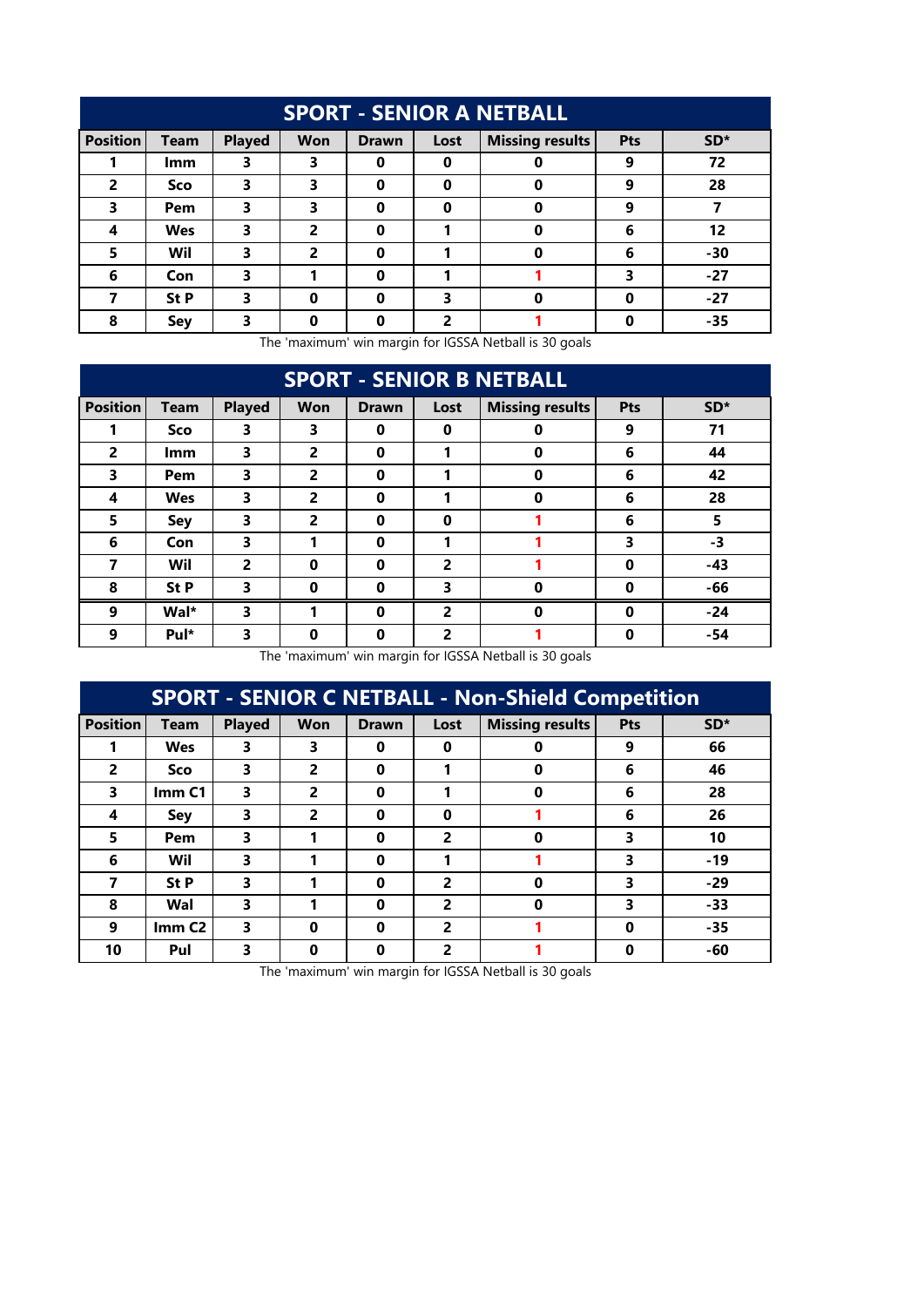| <b>SPORT - SENIOR D NETBALL - Non-Shield Competition</b> |                    |               |            |              |          |                        |     |       |  |  |
|----------------------------------------------------------|--------------------|---------------|------------|--------------|----------|------------------------|-----|-------|--|--|
| <b>Position</b>                                          | <b>Team</b>        | <b>Played</b> | <b>Won</b> | <b>Drawn</b> | Lost     | <b>Missing results</b> | Pts | $SD*$ |  |  |
|                                                          | <b>Wes</b>         | 3             | 3          | 0            | 0        |                        | 9   | 44    |  |  |
| $\overline{2}$                                           | Imm D1             | 3             | 2          |              | 0        | Ω                      |     | 58    |  |  |
| 3                                                        | Wal                | 3             | 2          | 0            |          | 0                      | 6   | 45    |  |  |
| 4                                                        | Pem                | 3             | 2          | 0            |          |                        | 6   | 26    |  |  |
| 5                                                        | <b>Sco</b>         | 3             | 2          | 0            |          | 0                      | 6   | 9     |  |  |
| 6                                                        | Sey                | 3             |            |              | $\Omega$ |                        | 4   | 3     |  |  |
| 7                                                        | Wil                | 3             |            | 0            | 2        | Ω                      | 3   | -58   |  |  |
| 8                                                        | Imm D <sub>2</sub> | 3             | 0          | 0            | 2        |                        | Ω   | $-54$ |  |  |
| 9                                                        | St P               | 3             |            |              | 3        |                        |     | $-73$ |  |  |

| <b>SPORT - INTERMEDIATE A NETBALL</b> |             |               |                |              |                |                        |            |          |  |  |
|---------------------------------------|-------------|---------------|----------------|--------------|----------------|------------------------|------------|----------|--|--|
| <b>Position</b>                       | <b>Team</b> | <b>Played</b> | <b>Won</b>     | <b>Drawn</b> | Lost           | <b>Missing results</b> | <b>Pts</b> | $SD*$    |  |  |
|                                       | <b>Sco</b>  | 3             | 3              | 0            | 0              | 0                      | 9          | 90       |  |  |
| $\overline{2}$                        | Imm A1      | 3             | 3              | $\bf{0}$     | $\bf{0}$       | $\bf{0}$               | 9          | 69       |  |  |
| 3                                     | Sey         | 3             | 2              | $\bf{0}$     | 1              | $\bf{0}$               | 6          | 35       |  |  |
| 4                                     | <b>Wes</b>  | 3             | $\overline{2}$ | 0            | 1              | $\mathbf 0$            | 6          | 22       |  |  |
| 5                                     | Wil         | 3             | 1              | 0            | $\overline{2}$ |                        | 3          | $\bf{0}$ |  |  |
| 6                                     | Con         | 3             |                | 0            | $\overline{2}$ | $\bf{0}$               | 3          | $-28$    |  |  |
| $\overline{\mathbf{z}}$               | Imm A2      | 3             |                | $\bf{0}$     | $\overline{2}$ | $\bf{0}$               | 3          | $-29$    |  |  |
| 8                                     | Pem         | 3             |                | $\bf{0}$     | $\overline{2}$ | $\bf{0}$               | 3          | $-34$    |  |  |
| 9                                     | Pul         | 3             | $\bf{0}$       | 0            | $\overline{2}$ |                        | $\bf{0}$   | -53      |  |  |
| 10                                    | Wal         | 3             | 0              | 0            | 3              | $\bf{0}$               | 0          | $-72$    |  |  |

The 'maximum' win margin for IGSSA Netball is 30 goals

| <b>SPORT - INTERMEDIATE B NETBALL - Non-Shield Competition</b> |             |               |            |              |                |                        |     |       |  |  |
|----------------------------------------------------------------|-------------|---------------|------------|--------------|----------------|------------------------|-----|-------|--|--|
| <b>Position</b>                                                | <b>Team</b> | <b>Played</b> | <b>Won</b> | <b>Drawn</b> | Lost           | <b>Missing results</b> | Pts | $SD*$ |  |  |
|                                                                | Sey         | 3             | 3          | 0            | 0              |                        | 9   | 68    |  |  |
| 2                                                              | Wil         | 3             | 3          | 0            | $\Omega$       | 0                      | 9   | 35    |  |  |
| 3                                                              | ImmB2       | 3             | 2          | 0            |                | 0                      | 6   | 45    |  |  |
| 4                                                              | <b>Wes</b>  | 3             | 2          | 0            |                | 0                      | 6   | 22    |  |  |
| 5                                                              | Sco         | 3             | 2          | 0            |                | 0                      | 6   | 10    |  |  |
| 6                                                              | ImmB1       | 3             |            | 0            | $\overline{2}$ | ŋ                      | 3   | -5    |  |  |
|                                                                | Wal         | 3             |            | 0            | 2              | 0                      | 3   | $-53$ |  |  |
| 8                                                              | Pem         | 3             |            | 0            | 2              | 0                      | 3   | -60   |  |  |
| 9                                                              | Con         | 3             | O          | 0            | 3              |                        |     | -62   |  |  |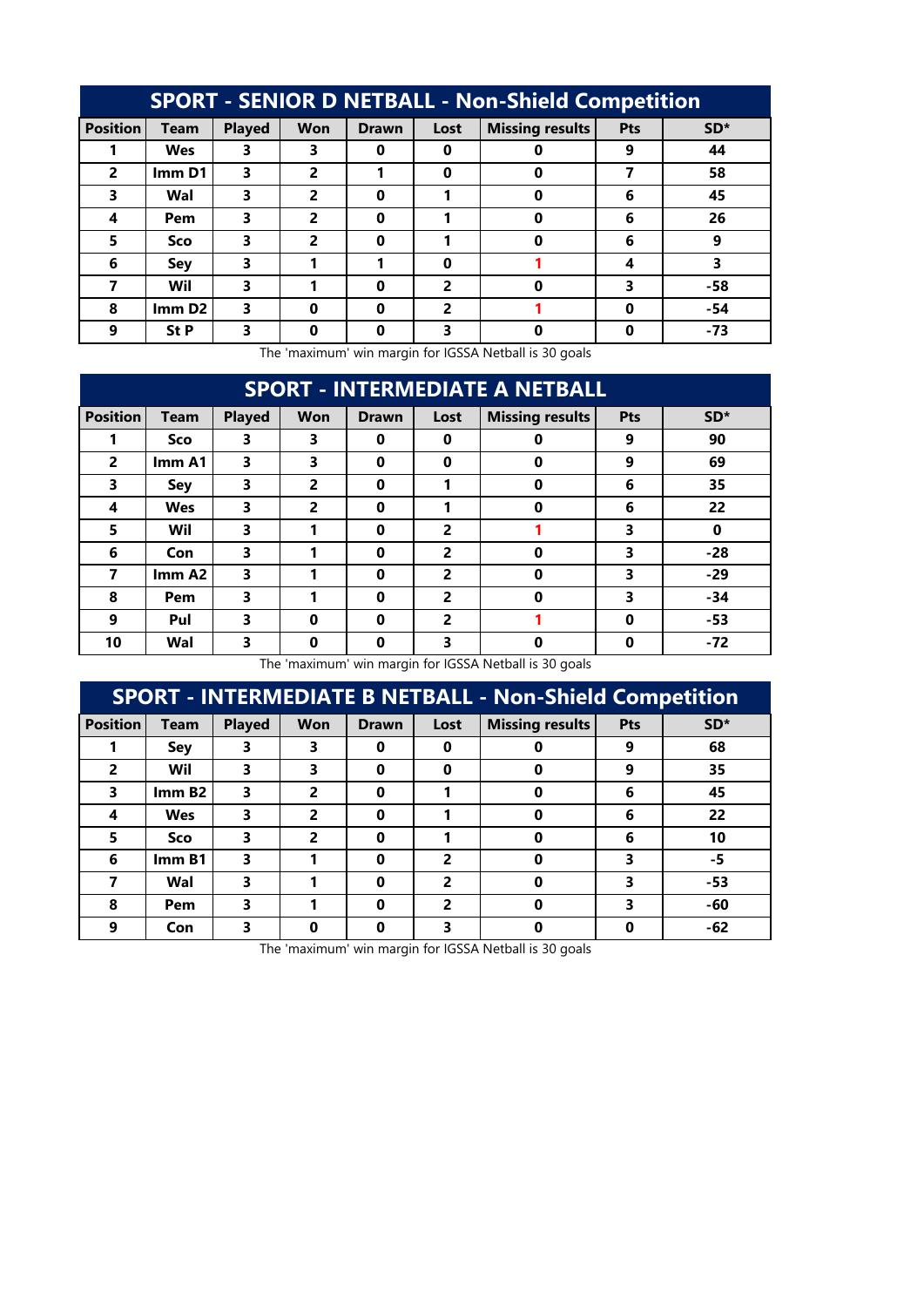| <b>SPORT - 9A NETBALL</b> |             |               |            |              |                |                        |     |                 |  |  |  |  |
|---------------------------|-------------|---------------|------------|--------------|----------------|------------------------|-----|-----------------|--|--|--|--|
| <b>Position</b>           | <b>Team</b> | <b>Played</b> | <b>Won</b> | <b>Drawn</b> | Lost           | <b>Missing results</b> | Pts | SD <sup>*</sup> |  |  |  |  |
|                           | <b>Wes</b>  | 3             | 3          | 0            | 0              | 0                      | 9   | 60              |  |  |  |  |
| $\overline{2}$            | Sey         | 3             | 2          | $\mathbf 0$  | 1              | 0                      | 6   | 33              |  |  |  |  |
| 3                         | St P        | 3             | 2          | 0            | 0              |                        | 6   | 11              |  |  |  |  |
| 4                         | Wil         | 3             | 2          | $\bf{0}$     | 1              | 0                      | 6   | 9               |  |  |  |  |
| 5                         | Pem         | 3             | 2          | 0            | 0              |                        | 6   | 2               |  |  |  |  |
| 6                         | <b>Imm</b>  | 3             |            | $\bf{0}$     | 2              | 0                      | 3   | $-1$            |  |  |  |  |
| 7                         | Sco         | 3             |            | $\bf{0}$     | $\overline{2}$ | $\bf{0}$               | 3   | -4              |  |  |  |  |
| 8                         | Con         | 3             |            | $\bf{0}$     | $\overline{2}$ | $\bf{0}$               | 3   | $-34$           |  |  |  |  |
| 9                         | Wal         | 3             | $\bf{0}$   | 0            | 3              | $\bf{0}$               | 0   | -76             |  |  |  |  |

| <b>SPORT - 9B NETBALL - Non-Shield Competition</b> |             |               |            |              |          |                        |     |       |  |  |  |  |
|----------------------------------------------------|-------------|---------------|------------|--------------|----------|------------------------|-----|-------|--|--|--|--|
| <b>Position</b>                                    | <b>Team</b> | <b>Played</b> | <b>Won</b> | <b>Drawn</b> | Lost     | <b>Missing results</b> | Pts | $SD*$ |  |  |  |  |
|                                                    | Sco         | 3             | 3          | 0            | $\Omega$ | Ω                      | 9   | 77    |  |  |  |  |
| $\overline{2}$                                     | Sey         | 3             | 3          | 0            | $\Omega$ | 0                      | 9   | 63    |  |  |  |  |
| 3                                                  | Wil         | 3             | 3          | 0            | $\bf{0}$ | 0                      | 9   | 33    |  |  |  |  |
| 4                                                  | Con         | 3             |            | 0            |          |                        | 3   | 20    |  |  |  |  |
| 5                                                  | <b>St P</b> | 3             |            | 0            |          |                        | 3   |       |  |  |  |  |
| 6                                                  | Wes         | 3             |            | 0            |          |                        | 3   | $-17$ |  |  |  |  |
| 7                                                  | Pem         | 3             |            | 0            |          |                        | 3   | $-30$ |  |  |  |  |
| 8                                                  | <b>Imm</b>  | 3             |            | $\bf{0}$     | 2        | $\Omega$               | 3   | -50   |  |  |  |  |
| 9                                                  | Wal         | 3             | Ω          | 0            | 3        | 0                      | 0   | -90   |  |  |  |  |

The 'maximum' win margin for IGSSA Netball is 30 goals

| <b>SPORT - 8A NETBALL</b> |             |               |                |              |      |                        |     |       |  |  |  |  |
|---------------------------|-------------|---------------|----------------|--------------|------|------------------------|-----|-------|--|--|--|--|
| <b>Position</b>           | <b>Team</b> | <b>Played</b> | <b>Won</b>     | <b>Drawn</b> | Lost | <b>Missing results</b> | Pts | $SD*$ |  |  |  |  |
|                           | <b>Wes</b>  | 3             | 3              | 0            | 0    | 0                      | 9   | 20    |  |  |  |  |
| $\overline{2}$            | Con         | 3             | 2              | 0            | 1    | 0                      | 6   | 35    |  |  |  |  |
| 3                         | Sco         | 3             | $\overline{2}$ | 0            | 1    | $\bf{0}$               | 6   | 33    |  |  |  |  |
| 4                         | Wil         | 3             | 2              | 0            | 1    | 0                      | 6   | 21    |  |  |  |  |
| 5                         | <b>Sey</b>  | 3             | 2              | $\bf{0}$     | 1    | 0                      | 6   | 17    |  |  |  |  |
| 6                         | <b>Imm</b>  | 3             | 2              | 0            | 1    | 0                      | 6   | 13    |  |  |  |  |
| 7                         | St P        | 3             |                | 0            | 2    | 0                      | 3   | 5     |  |  |  |  |
| 8                         | Pem         | 3             |                | 0            | 2    | $\bf{0}$               | 3   | $-54$ |  |  |  |  |
| 9                         | Wal         | 3             | 0              | 0            | 3    | 0                      | 0   | -90   |  |  |  |  |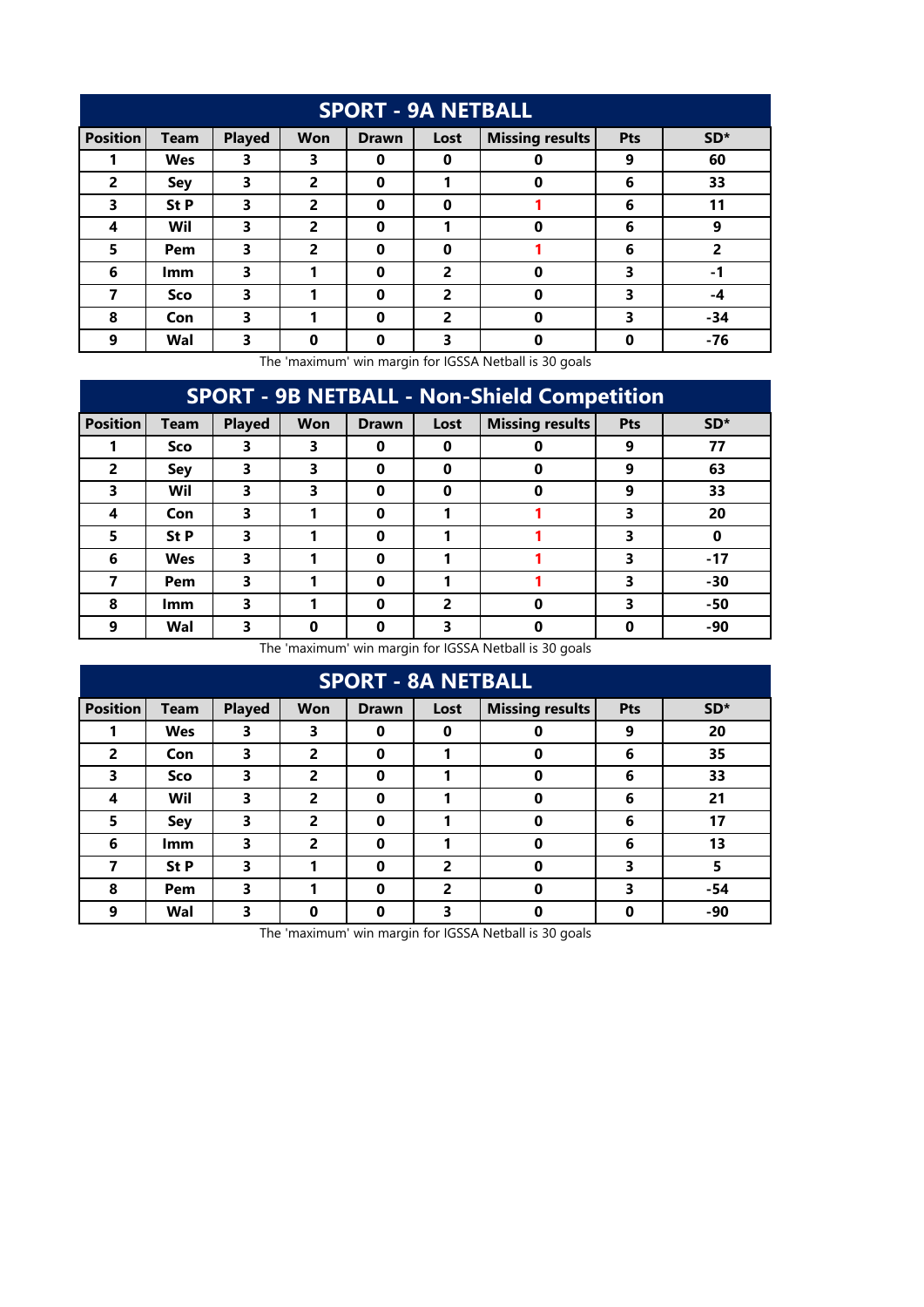| <b>SPORT - 8B NETBALL - Non-Shield Competition</b> |             |               |            |              |      |                        |     |       |  |  |  |  |
|----------------------------------------------------|-------------|---------------|------------|--------------|------|------------------------|-----|-------|--|--|--|--|
| <b>Position</b>                                    | <b>Team</b> | <b>Played</b> | <b>Won</b> | <b>Drawn</b> | Lost | <b>Missing results</b> | Pts | $SD*$ |  |  |  |  |
|                                                    | Con         | 3             | 2          | 0            |      |                        | 6   | 63    |  |  |  |  |
| $\overline{2}$                                     | Sco         | 3             | 2          | 0            |      | 0                      | 6   | 33    |  |  |  |  |
| 3                                                  | Wil         | 3             | 2          | 0            |      | Ω                      | 6   | 25    |  |  |  |  |
| 4                                                  | <b>Imm</b>  | 3             | 2          | $\bf{0}$     | 1    | 0                      | 6   | 11    |  |  |  |  |
| 5                                                  | <b>Wes</b>  | 3             | 2          | 0            |      | 0                      | 6   | 2     |  |  |  |  |
| 6                                                  | Sey         | 3             | 2          | 0            |      | 0                      | 6   | 2     |  |  |  |  |
| 7                                                  | Pem         | 3             | 2          | $\bf{0}$     |      | 0                      | 6   | $-24$ |  |  |  |  |
| 8                                                  | St P        | 3             | 0          | 0            | 3    | 0                      | 0   | $-26$ |  |  |  |  |
| 9                                                  | Wal         | 3             | Ω          | 0            | 3    | 0                      | Ω   | -86   |  |  |  |  |

| <b>SPORT - 7A NETBALL</b> |             |               |                |              |                |                        |          |       |  |  |  |  |
|---------------------------|-------------|---------------|----------------|--------------|----------------|------------------------|----------|-------|--|--|--|--|
| <b>Position</b>           | <b>Team</b> | <b>Played</b> | <b>Won</b>     | <b>Drawn</b> | Lost           | <b>Missing results</b> | Pts      | SD*   |  |  |  |  |
|                           | Imm A1      | 3             | 3              | $\mathbf 0$  | $\bf{0}$       | 0                      | 9        | 90    |  |  |  |  |
| $\overline{2}$            | <b>Wes</b>  | 3             | 3              | $\mathbf 0$  | $\bf{0}$       | $\bf{0}$               | 9        | 50    |  |  |  |  |
| 3                         | Con         | 3             | $\overline{2}$ | $\mathbf 0$  | 1              | $\bf{0}$               | 6        | 36    |  |  |  |  |
| 4                         | Pem         | 3             | $\overline{2}$ | $\mathbf 0$  | 1              | $\bf{0}$               | 6        | 33    |  |  |  |  |
| 5                         | Sco         | 3             | 1              | $\mathbf 0$  | $\overline{2}$ | $\bf{0}$               | 3        | 24    |  |  |  |  |
| 6                         | Wil         | 3             | 1              | $\bf{0}$     | 1              |                        | 3        | $-16$ |  |  |  |  |
| 7                         | St P        | 3             | 1              | $\bf{0}$     | $\overline{2}$ | $\bf{0}$               | 3        | $-35$ |  |  |  |  |
| 8                         | Sey         | 3             | 1              | $\mathbf 0$  | 2              | $\bf{0}$               | 3        | -48   |  |  |  |  |
| 9                         | Imm A2      | 3             | $\bf{0}$       | $\mathbf 0$  | 2              |                        | $\bf{0}$ | -60   |  |  |  |  |
| 10                        | Wal         | 3             | $\bf{0}$       | $\mathbf 0$  | 3              | $\bf{0}$               | $\bf{0}$ | $-74$ |  |  |  |  |

The 'maximum' win margin for IGSSA Netball is 30 goals

| <b>SPORT - 7B NETBALL - Non-Shield Competition</b> |             |               |            |              |          |                        |     |       |  |  |  |  |
|----------------------------------------------------|-------------|---------------|------------|--------------|----------|------------------------|-----|-------|--|--|--|--|
| <b>Position</b>                                    | <b>Team</b> | <b>Played</b> | <b>Won</b> | <b>Drawn</b> | Lost     | <b>Missing results</b> | Pts | $SD*$ |  |  |  |  |
|                                                    | Sco         | 3             | 3          | 0            | 0        | Ω                      | 9   | 49    |  |  |  |  |
| $\overline{2}$                                     | Con         | 3             | 3          | 0            | $\bf{0}$ | 0                      | 9   | 25    |  |  |  |  |
| 3                                                  | <b>Imm</b>  | 3             | 2          | 0            |          | 0                      | 6   | 39    |  |  |  |  |
| 4                                                  | Sey         | 3             | 2          | 0            |          | $\Omega$               | 6   | 29    |  |  |  |  |
| 5                                                  | Pem         | 3             |            | 0            | 2        | 0                      | 3   | $-25$ |  |  |  |  |
| 6                                                  | Wil         | 3             |            | 0            |          |                        | 3   | $-30$ |  |  |  |  |
|                                                    | Wes         | 3             | 0          |              | 2        | $\mathbf 0$            |     | $-47$ |  |  |  |  |
| 8                                                  | St P        | 3             | 0          | 0            | 3        | 0                      | 0   | -62   |  |  |  |  |
| 9                                                  | Pul*        | 3             |            |              | $\bf{0}$ |                        | 0   | 22    |  |  |  |  |